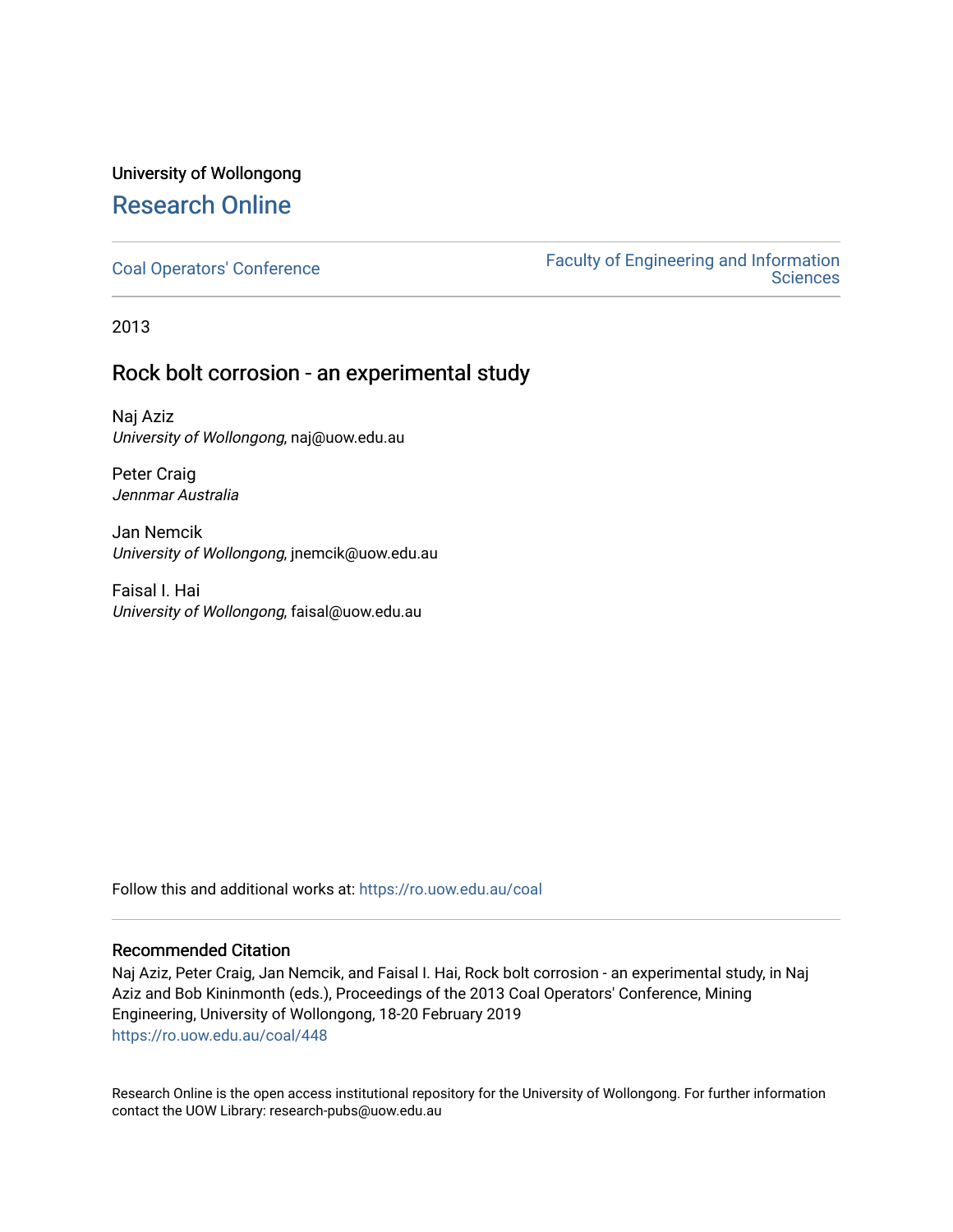# **ROCK BOLT CORROSION - AN EXPERIMENTAL STUDY**

## **Naj Aziz<sup>1</sup> , Peter Craig<sup>2</sup> , Jan Nemcik<sup>1</sup> and Faisal Hai<sup>1</sup>**

*ABSTRACT:* The effect of long term exposure of full size bolts to corrosive environments is presented. A special test rig was used to test four bolts under different loading conditions. Four, X-grade identical profile bolts, each of 21.7 mm core diameter (23.7 mm full diameter) were subjected to prolong corrosion testing using acid sulphate water. The pH value of the circulated water varied between 3.4 and 4.3. The corrosion exposure test period lasted three and half years. Two bolts were axially loaded to 10 and 20 t force respectively, the third bolt was subjected to a 360 Nm torsion load and the fourth bolt was left unstressed to act as a reference bolt. After the test period ended, the bolts were stripped of their corroded coatings and weighted for weight loss. The diameter of each bolt was subsequently measured, and the loaded bolt samples were first tested non-destructively for tensile cracks and then tested for tensile failure. No cracks were found on post corrosion bolts tested non-destructively. The failure strength reduction on all four post-corroded bolts was significant, varying between 21% and 39%. The onset of corrosion was not confined to the targeted mid-section length of the bolt, however, the severest corrosion occurred at the anchored ends of the bolts.

#### **INTRODUCTION**

Corrosion is a physical alteration of a material from electrochemical reaction with its environment that often results in reduction of the mechanical properties of that material. Roof bolts are particularly susceptible to corrosion as they can be exposed in their working environment to ground water. Corrosion increases markedly in sulphide ore bodies due to acid runoff. Table 1 shows different types of corrosion that a rock bolt is likely to undergo when used for ground reinforcement. Of all the types of corrosion, pitting is particularly dangerous as it removes capacity for the bolt to deform with strata movements. Sudden failure of a bolt is likely to occur when pitting corrosion is experienced. The type and nature of corrosion depend on the nature of the ground condition and bolt encapsulation. Generally, the type of corrosion and severity of the corrosion varies along the bolt.

Historically the subject of steel corrosion has been of interest to civil and construction engineering. In mining, the interest in the topic is relatively new and following the introduction of bolting for ground support in mines and tunnelling. According to Baxter (1996) the early corrosion studies on rock bolting were carried out by Swedish and Finish researchers. Various publications include: Tuutti, 1982; Sundholm, 1990; Helfrich, 1990; Moving, 1994; Sundholm and Forsen, 1995; Satola and Aromaa, 2005. In the Australian context, the interest in bolt corrosion began in earnest in late 1990s, and the paper by Gray (1998) in which an emphasis was given to the Stress Corrosion Cracking (SCC). An ACARP project was initiated in 1999 to address the observed phenomenon of premature failure of rock bolts in a number of Australian coal mines, and with a particular focus on the problem of SCC in rock bolts (Hebblewhite, *et al.,* 2002, 2003a, and 2003b). Other Australian publications on corrosion include Gamboa and Atrens (2003), Hassell, *et al.*, (2005), and Vandermaat, *et al.,* (2012). The latter developed an apparatus to study stress corrosion cracking in full sized bolt specimens.

The rate of steel bolt corrosion is influenced by ground water composition, flow rates, water pH, temperature, CO<sub>2</sub> content, surface condition, presence of corrosion inhibitors, applied stresses, residual stresses (from workings, forming or welding operations) and any hydrogen sulphide concentrations (Henthorne, 1972; Spearing, 2010). Accordingly, a specialised test rig was constructed to study the effect of long term exposure on full size bolts, which are of current use in Australian mines. The study was undertaken in an environmentally controlled laboratory under different bolt loading conditions.

1

*<sup>1</sup> The University of Wollongong, School of Civil, Mining and Environmental Engineering, Wollongong, NSW 2522.* 

*[naj@uow.edu.au,](mailto:naj@uow.edu.au) Tel: +61 (0 2) 42 213 449* 

*<sup>2</sup> Jennmar Australia, [PCraig@jennmar.com.au,](mailto:PCraig@jennmar.com.au) M: 04 1901 8998*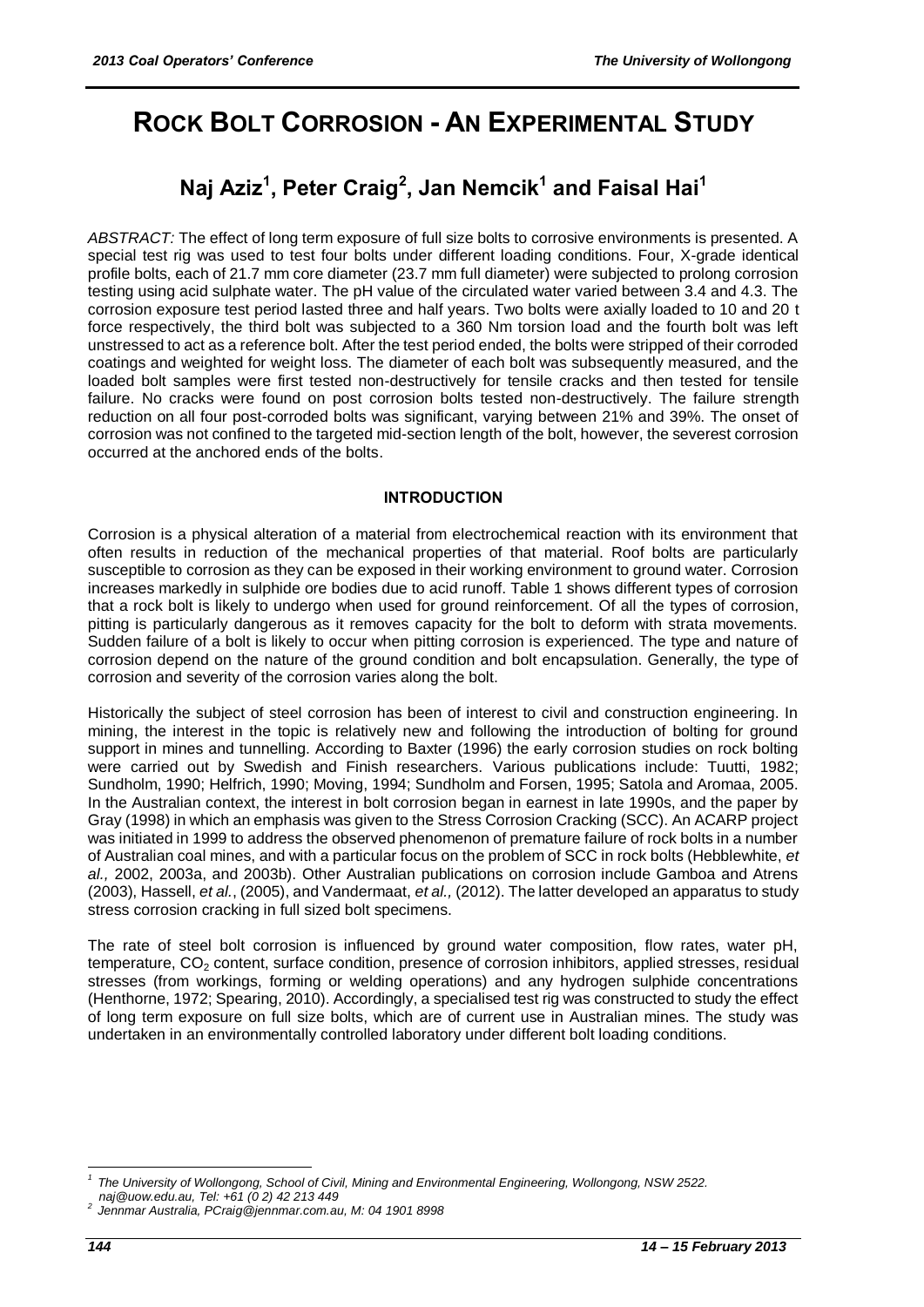| Forms                                      | Categories                             | Description                                                                                                                                                                                                                                                                                                                                                               | Original surface           |  |  |
|--------------------------------------------|----------------------------------------|---------------------------------------------------------------------------------------------------------------------------------------------------------------------------------------------------------------------------------------------------------------------------------------------------------------------------------------------------------------------------|----------------------------|--|--|
| Uniform                                    | Atmospheric                            | Corrosion of material exposed to air and its<br>pollutants.                                                                                                                                                                                                                                                                                                               |                            |  |  |
|                                            | Galvanic                               | Corrosion due to electrolysis                                                                                                                                                                                                                                                                                                                                             |                            |  |  |
|                                            | Crevice                                | Localised corrosion occurring on confined,<br>closely spaced metal to metal or non metal to<br>metal component surfaces. It is localised<br>corrosion occurring in small areas of<br>stagnant solution in crevices on joints.<br>Crevice corrosion can also occur as a result<br>of differential aeration mechanisms.                                                     |                            |  |  |
| Localised                                  | Pitting                                | Highly localized corrosion occurring on a<br>metal surface. Pitting is marked by the<br>development of sharply defined holes "pits".<br>Occurs as a process where the metal loss is<br>accelerated by the presence of a small anode<br>and a large cathode. A dangerous form of<br>corrosion as it can cause failure where only<br>small weight loss of metal is observed |                            |  |  |
| Mechanically                               | Erosion                                | The removal of a metal surface material by<br>the action of numerous individual impacts of<br>solid or liquid particles.                                                                                                                                                                                                                                                  | Flowing<br>:orroden        |  |  |
| Assisted<br>Degradation                    | Fretting                               | Occurs as the combined wear and corrosion<br>between contacting surfaces, when the<br>motion between the surfaces is restricted to<br>very small amplitude oscillations. Oxidation is<br>the most common element in the fretting<br>process.                                                                                                                              | Cyclic<br>Load<br>movement |  |  |
|                                            | Corrosion<br>Fatigue                   | The process in which a metal fractures<br>prematurely under conditions of<br>simultaneous and repeated cyclic stress<br>loading. This is likely to occur at lower stress<br>levels with fewer cycles than would be<br>required in the absence of the corrosive<br>environment.                                                                                            | Cyclic stress              |  |  |
| Environmentally<br>Assisted<br>Degradation | <b>Stress</b><br>Corrosion<br>Cracking | This is a progressive development and<br>growth of brittle cracks in a metal due to the<br>combined effects from localised corrosion<br>and tensile stress.                                                                                                                                                                                                               | <b>Stress</b>              |  |  |
|                                            | Hydrogen<br>Embrittlement              | This results from the combined action of<br>hydrogen and residual or tensile stress. This<br>type of failure occurs in quenched and<br>tempered high-strength steels. The presence<br>of hydrogen in steel reduces the tensile<br>ductility of the material                                                                                                               |                            |  |  |
|                                            | <b>Bacterial</b><br>Corrosion          | Sulphate reducing bacteria (SRB)<br>metabolising sulphate in anaerobic<br>conditions produce the most common form of<br>attack. The sulphate ions, as the waste<br>product of such metabolism, react with the<br>metal to give metal sulphides. A deposit of<br>black iron sulphides results when iron is<br>corroded in sulphate bearing water-saturated<br>ground.      |                            |  |  |

|  |  | Table 1 - Types of corrosion in steel |  |
|--|--|---------------------------------------|--|
|--|--|---------------------------------------|--|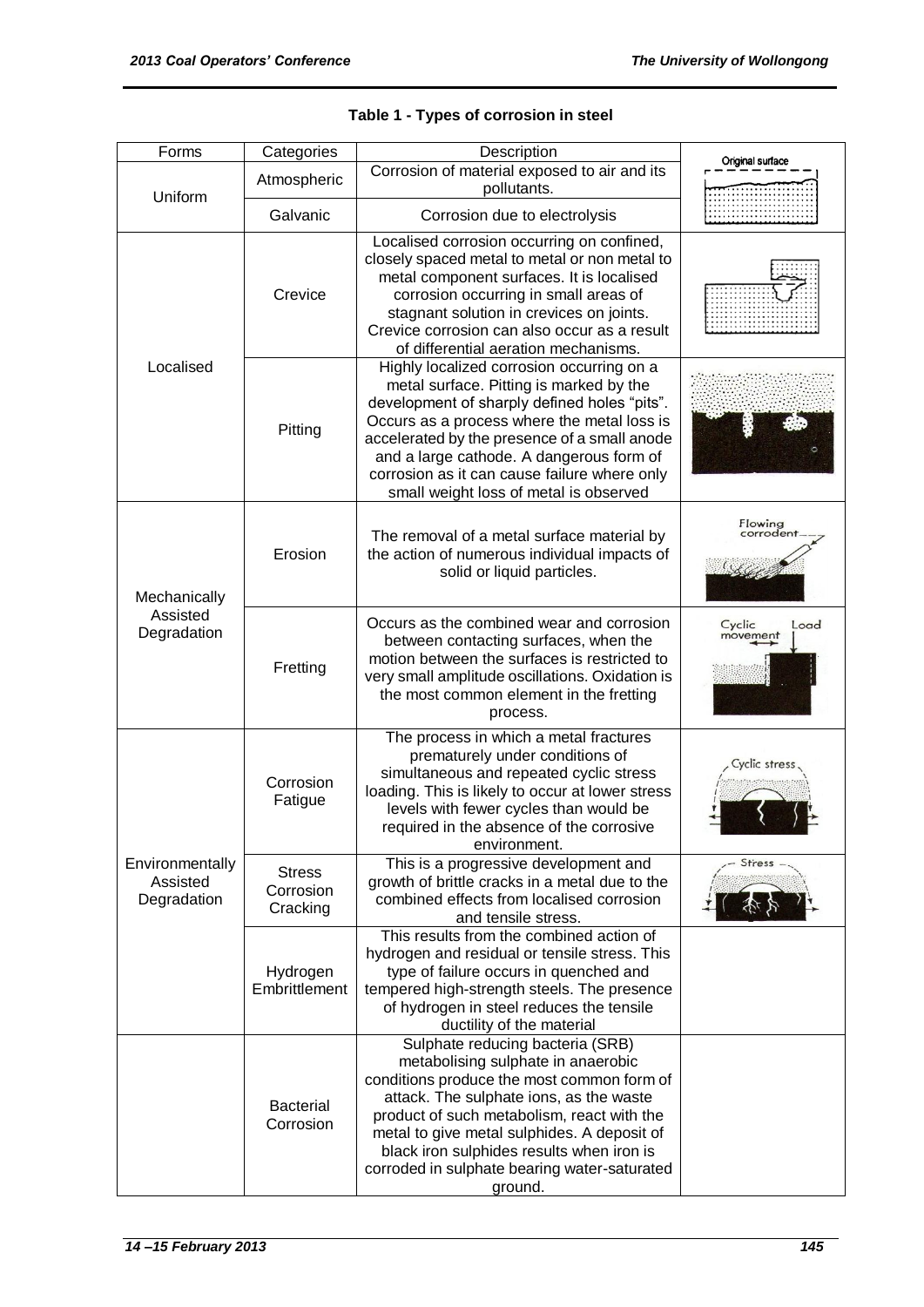#### **EXPERIMENTAL PROCEDURE**

The laboratory experiment involved four X-grade roof bolts subjected to similar environmental conditions to provide data on the effects of corrosion. The testing period lasted three and half years.

During the testing period the bolts were subjected to a corrosive environment using acid sulphate soil water with corrosive characteristics significantly greater than that can be found in most mine environments. This was necessary in order to speed up the corrosion process. The method adopted to study corrosion under various bolt loading conditions was as follows:

- Corrosion testing of a bolt axially loaded to 10 t force,
- Corrosion testing of a bolt axially loaded to 20 t force,
- Corrosion testing of a bolt subjected to torsion of 350 Nm, and
- Corrosion testing of a bolt section without loading as a reference bolt.

Factors such as pH, temperature, conductivity and salinity of the corrosive medium were constantly monitored and recorded. Water was sourced from acidic ground water drainage channels that flow into the Shoalhaven River in the South Coast of NSW, Australia. The acidity of the water was thus attributed to the regional acid sulphate soils

#### **Test equipment**

The corrosion testing apparatus consisted of a header tank which fed water to all test bolts as shown schematically in Figure 1. Figure 2 shows the laboratory experimental test rig. The dispersion of water on each tested bolt used 13 drippers spaced at 40 mm along a 720 mm long 100 mm diameter PVC manifold tubing, giving each bolt a wetting exposure length of between 520-540 mm. Water in the PVC manifild tubes was supplied from the main reserviour tank, placed about 500 mm above the PVC water manifold tubings. The length of each bolt loading frame was 770 mm. The dripped water was collected in plastic drip trays placed beneath each tested bolt and returned to the header tank for recirculation.

#### **Bolt tensioning**

Bolt tensioning was carried out using three strong Parallel Flanged Channel (PFC) steel frames, which allowed axial loading of two bolts to the predetermined loads of 10 and 20 t, and torsion of the third bolt. The 9.5 mm thick steel tensioning PFC frames consisted of two 150 mm x 75 mm sections. Two 150 mm square, 10 mm steel plates welded the two PFC steel channels together and were painted to protect and prevent them from influencing the bolt corrosion. The end-plates were drilled with 25 mm diameter holes to allow the bolt to pass through and sit between the beams spaced at 50 mm. The strength of the end-plates allowed the applied tension to be held by an interlocking nut against the sides of the frames as shown in the Figure 2 inset. The PFC section frames were designed to allow the water, that drip on to the bolts, to be collected in plastic trays placed underneath bolt mounted rigs. The reference bolt (non-tensioned) rested on top of the plastic drip tray, and the dripper tube was supported on a small plastic stand, just above the bolt. Figure 3 shows the procedure adopted for tensioning the bolt axially.

#### **Test water**

Water was sourced from Shoalhaven River (NSW, Australia) inlets. The Shoalhaven groundwater was acidic, with variable low pH value ranging between 3.4 to 4.3. The variation in the quality of the water was seasonal and at times the water was collected from two separate locations within a two square kilometre area. Due to the weathering of pyrites forming acid sulphate soil in this area, the water quality was of sulphuric acid concentration. The flow rate of dripping water to each bolt surface was kept between 3 - 5 L/h. Water in the circulation was regularly topped-up with fresh supplies, because of the losses occurring from spillage and evaporation.

Recycling of the water through the rig system was achieved using a small submersible pump with a float switch. Constant monitoring of the condition of the water was recorded as well as a titration analysis on four water samples at different times, spanning about three years of the experimental study. Table 2 shows the major chemicals present in the water and properties such as pH levels and conductivity. Figure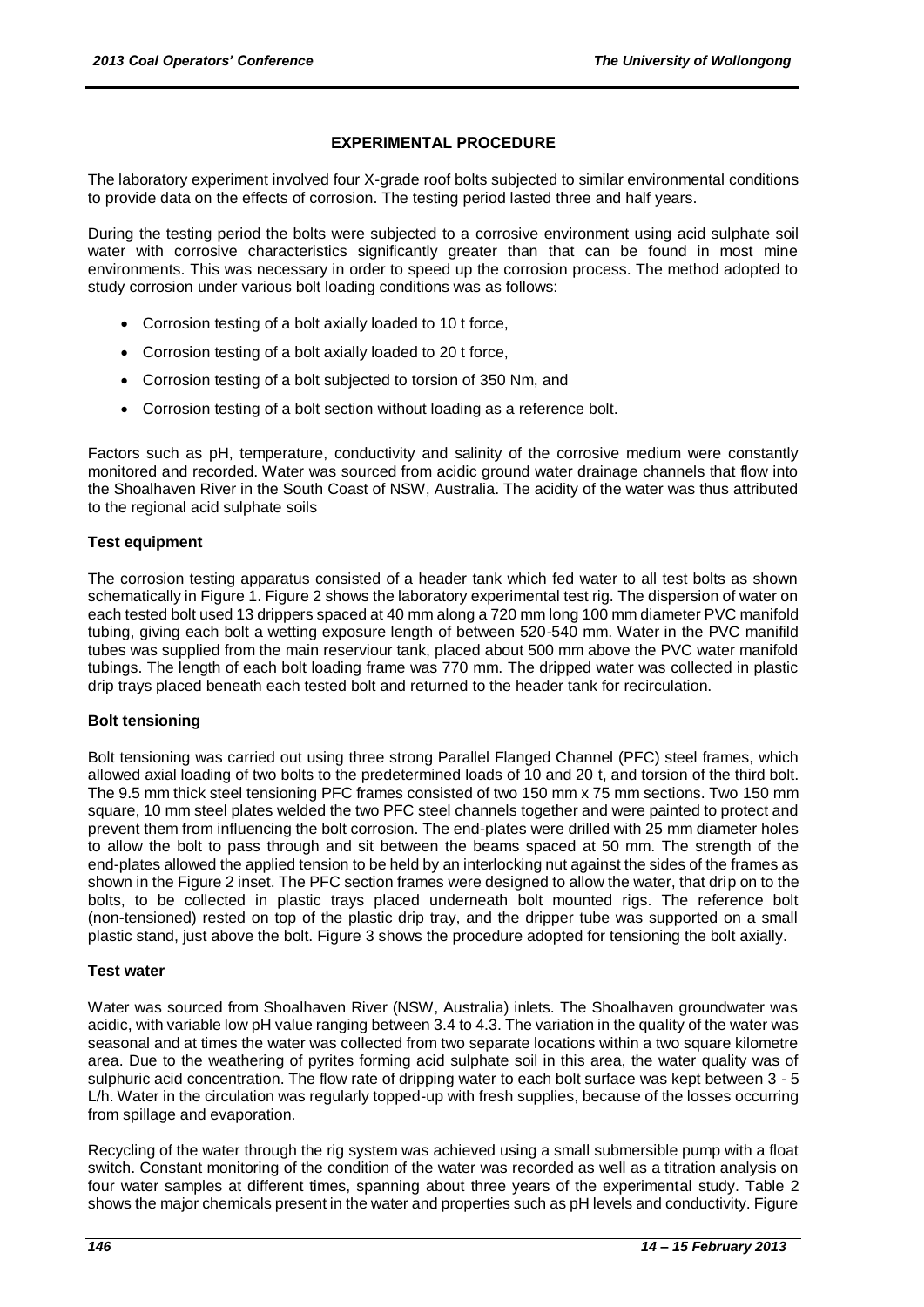4 show the graph of PH level variations with time. Table 2 shows four water samples chemical analysis. Samples one to three were collected form Shoalhaven River inlet while sample four was from water from a local mine.



**Figure 1 - The general layout of the bolt corrosion rig**



**Figure 2 - Corrosion testing rig**



**Figure 3 - Axial tensioning of bolts installed in the tension rig**



**Figure 4 - Laboratory room temperature fluctuation and water Ph value**

Table 2 shows the analysis of the water quality from Shoalhaven River and water quality of mine water collected from one mine in the southern coal field if Sydney Basin. It is clear from Table 2 and graphs in Figure 4, that the test water from Shoalhaven River was an aggressive solution that was suited to corrosion reactions in comparison from a typical mine water sample shown in Table 2. High concentrations of chloride ions as well as low pH level suggest that the solution was acidic. The large proportions of sulphates reinforced the weathering of the pyrite from the water origin, which assisted in decreasing any resistance to corrosion such as the formation of oxide layers. The sample solutions also show that the water had low dissolved oxygen content, which is not favoured in corrosive reactions;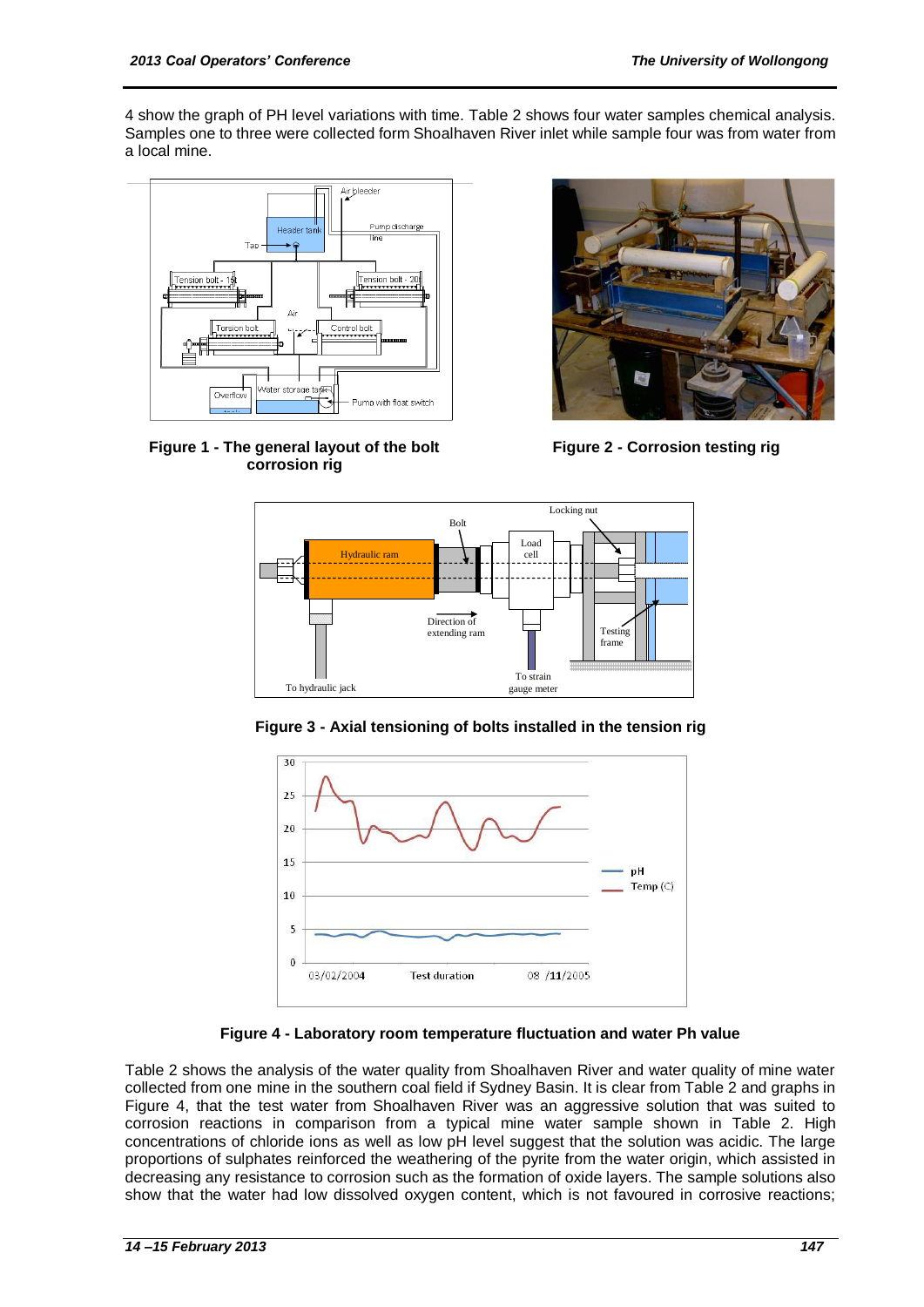however this was not thought to hinder corrosion in this test as oxygen was available to the metal surface from the atmosphere and the solution had a low pH and was not dependent on oxygen.

|                                     | Sample 1<br>June 2002 | Sample 2<br>May 2005 | Sample 3<br>April 2006 | Sample 4<br>(Mine water) |
|-------------------------------------|-----------------------|----------------------|------------------------|--------------------------|
| $K$ (mg/L)                          | 7.41                  | 8.65                 |                        | 134.4                    |
| $Ca$ (mg/L)                         | 2.61                  | 2.16                 | 115                    | 431.0                    |
| Al $(mg/L)$                         | 60.4                  | 47.6                 |                        | 10.21                    |
| Fe $(mg/L)$                         | 69                    | 74.8                 |                        | 1.00                     |
| $Mg$ (mg/L)                         | 60                    | 58.2                 | 130.7                  | 533.7                    |
| Na $(mg/L)$                         | 107.85                | 208.09               | 910                    | 2850                     |
| $Cl$ (mg/L)                         | 217.55                | 62                   |                        | 5230.10                  |
| $SO4$ (mg/L)                        | 1059.44               | 1500                 |                        | 2380.80                  |
| Na/Cl                               | 0.5                   | 3.36                 |                        | 0.55                     |
| Cl/SO <sub>4</sub>                  | 0.21                  | 0.41                 |                        | 2.2                      |
| pH                                  | 2.85                  | 2.98                 | 3.97                   | 3.8                      |
| Electrical Conductivity $(\mu S)$   | 2008                  | 2359                 | 5080                   | 18000                    |
| Dissolved Oxygen (mg/L)             | 8.3                   | 9.7                  |                        |                          |
| <b>Total Dissolved Solids (ppm)</b> | 2.75                  | 2.89                 |                        |                          |

#### **Table 2- Chemical analysis of test solutions, 1- 3 collected from Shoalhaven River with the fourth sample from a mine**

#### **Test bolts**

Four M24 (22.0 mm core diameter) X-grade (AX) bolts were selected for this investigation. The chemical analysis conducted on the bolts is shown below in Table 3 and indicates a high carbon manganese steel. The post test samples were stripped of the corroded deposit layer to bare metal surface and had their diameters measured. The average diameter of the four tested samples pre and post-test is shown in Table 4.

| Table 3 - Chemical analysis of the test bolts (source: Bureau Veritas Australia, 2012) |  |
|----------------------------------------------------------------------------------------|--|
|----------------------------------------------------------------------------------------|--|

| <b>Bol</b>                                                                                    |      | Mn   |       |       | Si   | Ni   |           | Mo   |       | ΑΙ    | Cu   | в      |
|-----------------------------------------------------------------------------------------------|------|------|-------|-------|------|------|-----------|------|-------|-------|------|--------|
| Ref                                                                                           | .43  | 72   | 0.010 | 0.027 | 0.22 | 0.10 | .16<br>0. | 0.03 | 0.002 | 0.002 | 0.30 | 0.0008 |
| Tor                                                                                           | 0.45 | 74   | 0.010 | 0.029 | 0.22 | 0.1  | .16       | 0.03 | 0.002 | 0.002 | റ ദ  | 0.0008 |
|                                                                                               | ე.29 | 0.82 | 0.011 | 0.023 | 0.24 | 0.09 | 0.08      | 0.02 | 0.044 | 0.001 | ∩ ?1 | 0.0007 |
| T <sub>20</sub>                                                                               | 0.53 | .65  | 0.008 | 0.022 | 0.24 | 0.07 | 0.11      | 0.01 | 0.002 | 0.001 | 0.25 | 0.0011 |
| ND: Def: Deference helt. Ter: teroien helt: T10: 10 t tenoiened helt: T20: 20 t tenoiened hlt |      |      |       |       |      |      |           |      |       |       |      |        |

NB: Ref; Reference bolt, Tor: torsion bolt; T10: 10 t tensioned bolt; T20; 20 t tensioned blt

**Table 4 - Yield and ultimate strength failure load of the tested bolts**

| <b>Bolt Status</b>                                                                | Reduction<br>in bolt<br>diameter<br>after<br>corrosion<br>test $(\%)$ | Reduction<br>in bolt<br><b>cross</b><br>-section<br>area<br>$(\% )$ | Yield<br>load<br>(kN) | Change in<br>yield load<br>with<br>respect to<br>new bolt<br>$(\% )$ | Failure<br>load<br>(kN) | Reduction<br>in failure<br>load bolt<br>$(\% )$ |  |  |
|-----------------------------------------------------------------------------------|-----------------------------------------------------------------------|---------------------------------------------------------------------|-----------------------|----------------------------------------------------------------------|-------------------------|-------------------------------------------------|--|--|
| New bolt (P new) *                                                                |                                                                       | 0                                                                   | 219.663               |                                                                      | 347.187                 |                                                 |  |  |
| 20 t axially loaded $(T_{20})$                                                    | 12.1                                                                  | 11.04                                                               | 219.507               | 0                                                                    | 274.957                 | 21                                              |  |  |
| 10 t axially loaded $(T_{10})$                                                    | 12.5                                                                  | 11.40                                                               | 150.518               | 31.5                                                                 | 211.354                 | 39                                              |  |  |
| 300 Nm torsion Bolt $(Tt)$                                                        | 9.65                                                                  | 8.81                                                                | 126.930               | 42.2                                                                 | 211.518                 | 39                                              |  |  |
| Reference bolt $(Tr)$                                                             | 12.6                                                                  | 11.50                                                               | 128.119               | 41.6                                                                 | 222.164                 | 36                                              |  |  |
| * Initial balt agus alignostas: 04 - 7 mons full alignostas unith sibar 00 7 mons |                                                                       |                                                                     |                       |                                                                      |                         |                                                 |  |  |

Initial bolt core diameter: 21. 7 mm; full diameter with ribs: 23.7 mm

Figure 5 shows pictures of various sections of pre and post-tested bolts. It is clear that there were some variations in the post-testing diameters along the length of each bolt. A noticeable and excessive corrosion occurred on the threaded bolt-ends section and at the sections of the bolts passing through the steel PFC end plate holes. These two sections were outside the direct water dripping zones. The threaded side of the bolt with maximum corrosion were for the purpose of bolt tensioning on the loading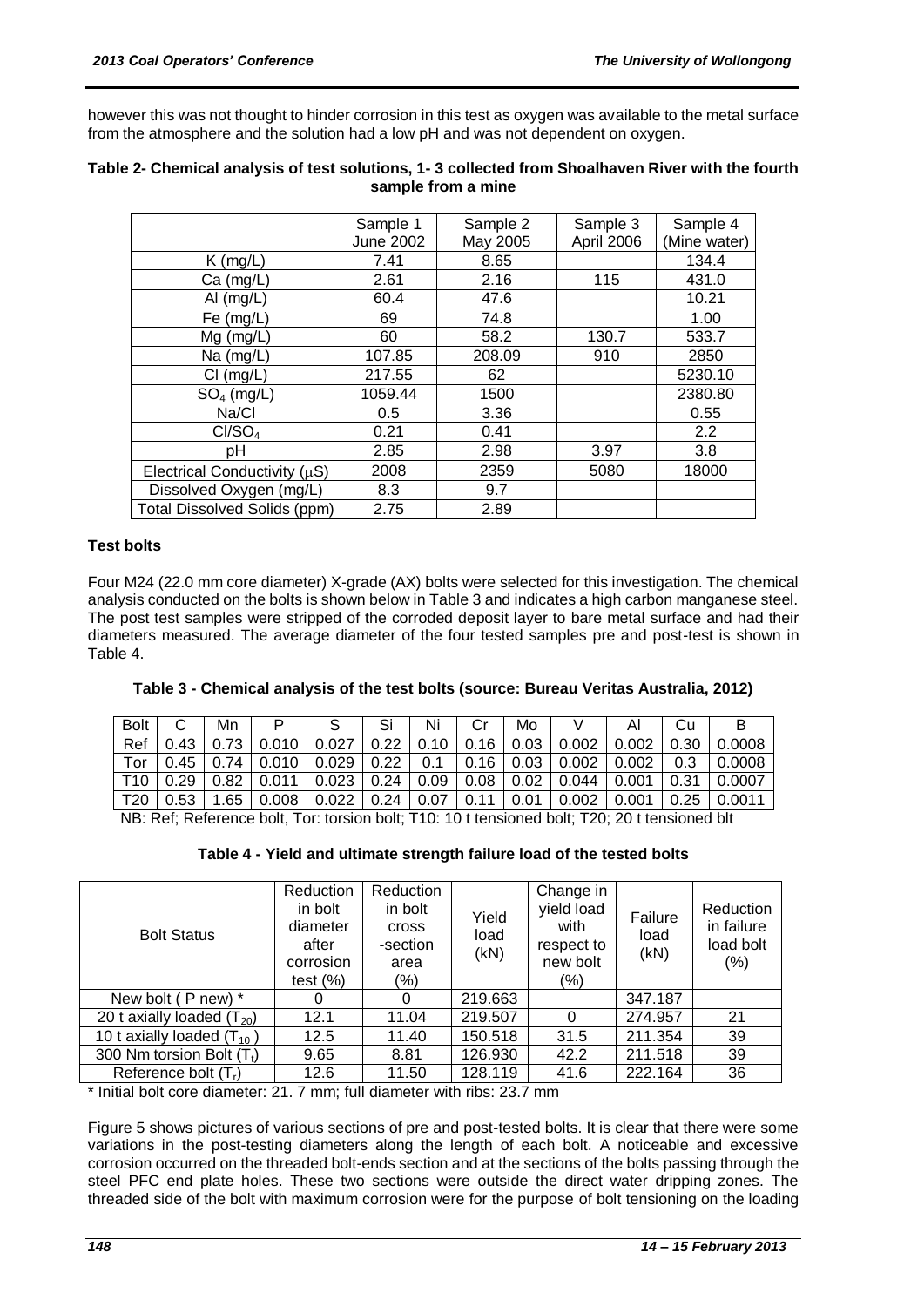frame sides. Figure 5 d, e and f show corroded bolt surfaces located in the vicinity of the PFC bolt tightening hole. This type of crevice corrosion is most likely to be the result of differential aeration mechanism.

Figure 6 shows the load-displacement graphs of various corrosion tested bolts as well as a new bolt, which was not subjected to the corrosion test. Table 4 shows the various bolts load-displacement values at yield as well as the ultimate strength values as seen in column six in Table 4.



**Figure 5 - Photos of parts of various corroded bolt sections compared with un- corroded section. Section (e) shows the evidence of crevice corrosion due to aeration at bolt end**



**Figure 6 - Load displacement profiles of various bolts**

One of the noticeable profiles of the load displacement graph was that the strength value of the 20 t tensioned bolt  $(T_{20})$ , was relatively greater than the other three bolts in the test. The peak load of  $P_{20}$  bolt was in the order of 274 kN (27.94 t). This level represented a reduction of around 21% in strength with

**f**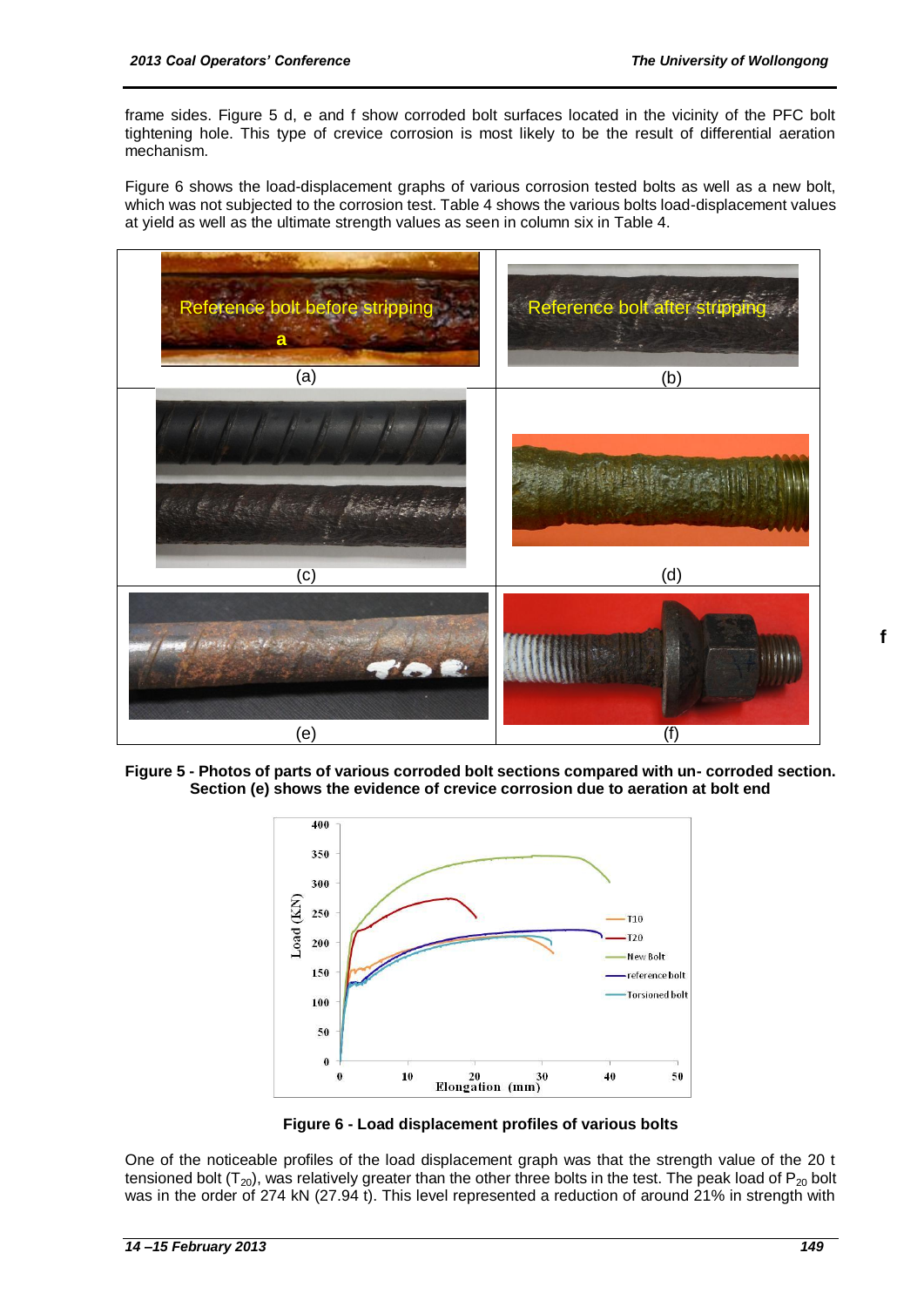respect to the failure strength of a similar new bolt with its tensile strength failure load of 347 kN (35.38 t). The 10 t  $(T_{10})$  tensioned bolt achieved 39% reduction in strength, and the reduction in strength of the torsion bolt  $(P_t)$  was 39% and the reference bolt  $(T_t)$  was 36%. The unusually lower percentage reduction in the failure load of the 20 t bolt as compared to other corroded bolts is likely to be attributed to the steel composition of the bolt as shown in Table 4. It is clear that the carbon and manganese content of the  $T_{20}$ bolt was greater than with other three bolts.

The average reduction in borehole diameter of all four bolts due to three and half years of corrosion testing was in the order of 11.7%. This is equivalent to a cross-sectional area reduction of around 10.7%. This level of cross-sectional area reduction was significantly less than the percentage reduction of the bolt tensile strength.

The accuracy and reliability of the corroded bolt diameter measurement were affected by the level of bolt surface irregularity due to the bolt surface pitting as well as near total erosion or corrosion of bolt profiles around the bolt. This made it difficult to differentiate measurements between core and full diameter bolt cross-section.

The weight loss measurement, before and after the test, could not be related solely to the designated wetted section of the bolt. There was some further corrosion at the bolt ends that anchored the bolt ends to the PFC steel loading frame. Thus, two forms of corrosion were identified in this experimental study, pitting and crevice corrosion. Pitting corrosion was evident in the mid-sections of the bolt directly along the dripping zone as seen in Figure 5 a, b and c. Crevice corrosion on the other hand occurred at the bolt ends as demonstrated in Figure 5 d, e and f. The mounting of the torsion bolt on the PFC tension frame also generated crevice corrosion as one side of the bolt required no direct axial loading, just torsion, thus leaving a free flow of air through the bolt surface as shown in Figure 5e. Normally crevice corrosion occurs in the confined space as a result of differential aeration mechanism. Also the excessively crevice corroded zone shown in Figure 5e was not in direct contact with the dripper waters as the last drip nozzle was some 60-70 mm away from either side of the rig side holes housing the bolt ends. This sort of corrosion is most likely to be observed underground at the collar of the installed bolt in a hole with less encapsulation, thus leading to the onset of stress corrosion cracking, particularly when the protruding bolt end is subjected to external shear loading or impact. According to Gray (2006) this kind of corrosion was often found in their field observations particularly at Angus Place Mine, NSW, with severe corrosion taking place along the free length of the bolt, even though there was no apparent free water. A damp corrosive atmosphere is sufficient to cause corrosion and perhaps this is because of the greater presence of free oxygen in air rather than under water. Also the excessive surface area of the threaded section of the bolt also has an influence.

A non-destructive test was carried out on T20 bolt to determine whether there was an onset of stress corrosion cracking of the sample after it was subjected to 20 t tension force. Using magnetic particle inspection, repeated tests on the sample produced negative results which indicated no cracks were found.

#### **CONCLUSIONS**

Prolonged experimental study using high carbon manganese X-grade rock bolt showed that significant corrosion has occurred in an aggressive low pH groundwater. Both pitting and crevice corrosion was identified as the type of corrosion that is most likely to occur along the tested bolt length. Using low pH water to speed up the corrosion process was considered as acceptable and viable methods of conducting bolt corrosion testing in the laboratory environment.

The ultimate tensile strength of bolts subjected to prolonged corrosion tests was reduced by between 21%, for 20 t bolt, and 39% of the reference bolt, compared with the ultimate tensile strength of a new similar type bolt. Both  $T_{10}$  and torsion bolts had near equal ultimate tensile strength reduction of 31%. The abnormally high load displacement profile of the  $T_{20}$  bolt was attributed to different composition steel with high carbon and manganese content in comparison to other three tested bolts

The average reduction in borehole diameter of all four bolts over the period of three and half years of corrosion testing was in the order of 11.7 %. This level of diameter reduction was significantly less the percentage reduction of the bolt tensile strength of between 21 and 39%.